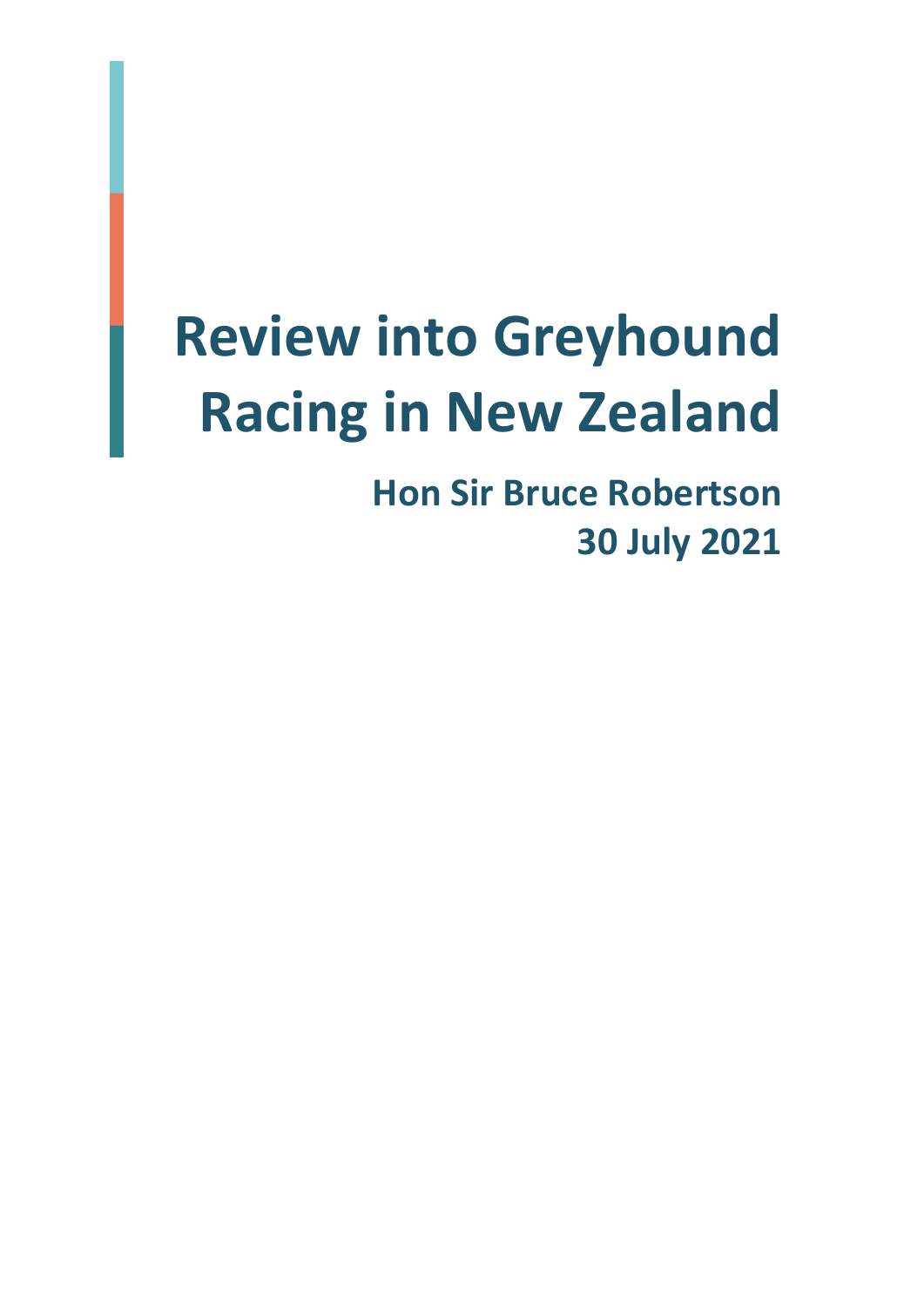### **Contents**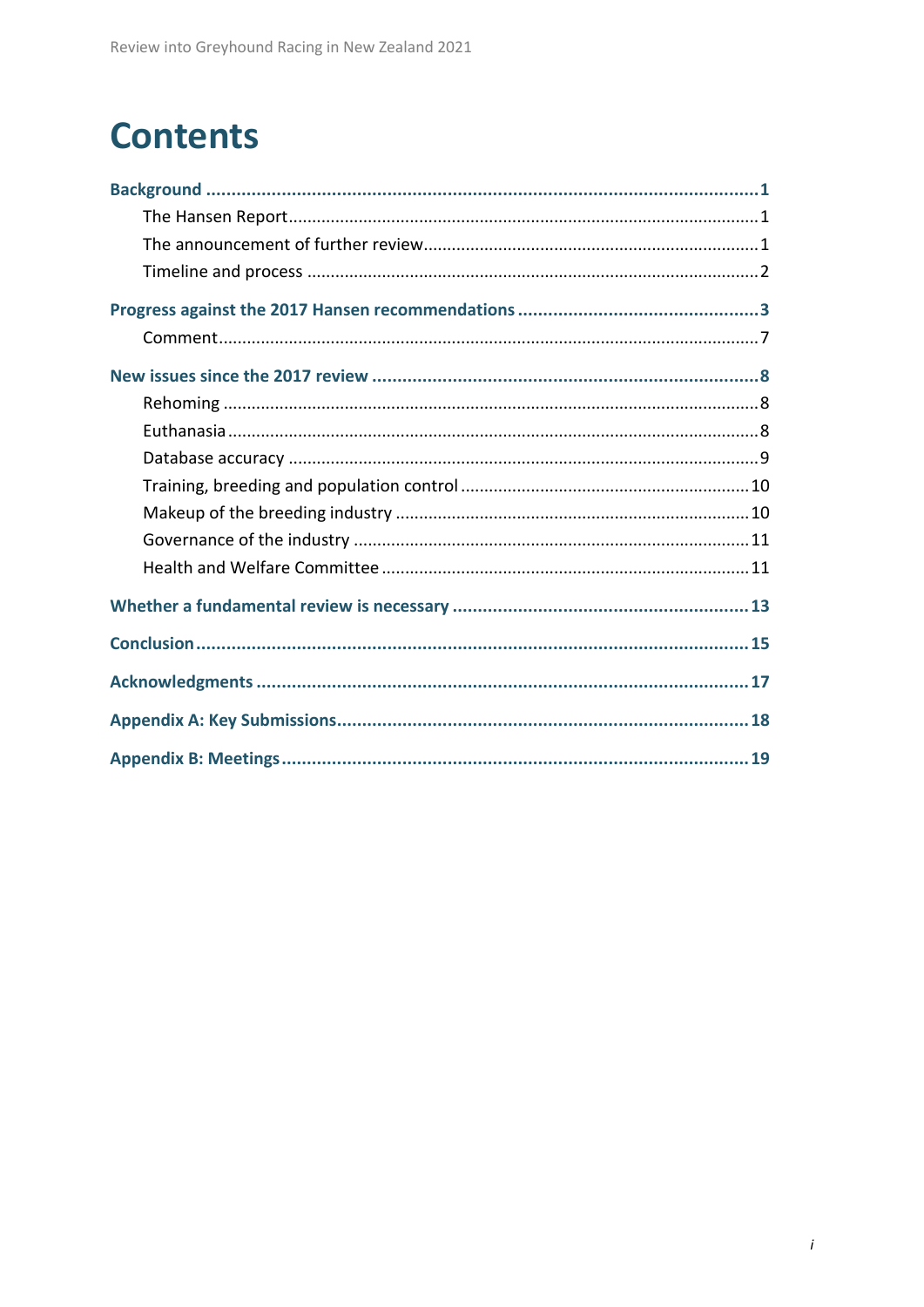# <span id="page-2-0"></span>**Background**

#### <span id="page-2-1"></span>**The Hansen Report**

- 1. In 2017, the Hon Rodney Hansen CNZM QC was asked by the then New Zealand Racing Board to inquire into and report on welfare issues affecting greyhound racing in New Zealand (the Hansen Report). This was the second report commissioned by the industry to consider areas in which animal welfare could improve. The first was the WHK report commissioned in 2013.
- 2. The Hansen Report covered a range of issues, including governance, welfare standards, racetrack safety, and population management including data collection, wastage, euthanasia, and rehoming. The report contained 20 recommendations for the racing industry to improve the standards of greyhound racing in New Zealand.
- 3. Greyhound Racing New Zealand (GRNZ) accepted the recommendations made in the report. GRNZ began producing quarterly reports to the Government providing commentary on its progress in implementing the recommendations.
- 4. In June 2020, GRNZ submitted a final report to then Minister for Racing, Rt Hon Winston Peters, and then Minister of Agriculture, Hon Damien O'Connor, on the latest progress against the Hansen Report recommendations. It stated that all 20 of the recommendations made by Hon Rodney Hansen had been successfully implemented, and progress reporting would no longer be presented to the Government.
- 5. The National Animal Welfare Advisory Committee (NAWAC), the advisory committee to the Government on animal welfare matters, expressed its concern that information provided by GRNZ to determine that the Hansen Report recommendations had been completed was insufficient. This concern was voiced by the Hon Meka Whaitiri in her capacity as Associate Minister of Agriculture (Animal Welfare) in a letter to GRNZ and echoed in later communications between GRNZ and the Hon Grant Robertson as Minister for Racing.

#### <span id="page-2-2"></span>**The announcement of further review**

- 6. Following this correspondence, and incidents resulting in the deaths or injuries of racing greyhounds, Mr Robertson informed GRNZ that the continued incidents impacting dog welfare were unacceptable and the industry's social license was increasingly at risk.
- 7. The Minister then sought advice from officials at the Department of Internal Affairs (DIA) regarding a further review of the greyhound racing industry.
- 8. On 16 April 2021, the Hon Grant Robertson announced that he would be commissioning an independent review of the greyhound racing industry.
- 9. This announcement followed several months of discussion between the Government and industry representatives regarding incidents that many New Zealanders considered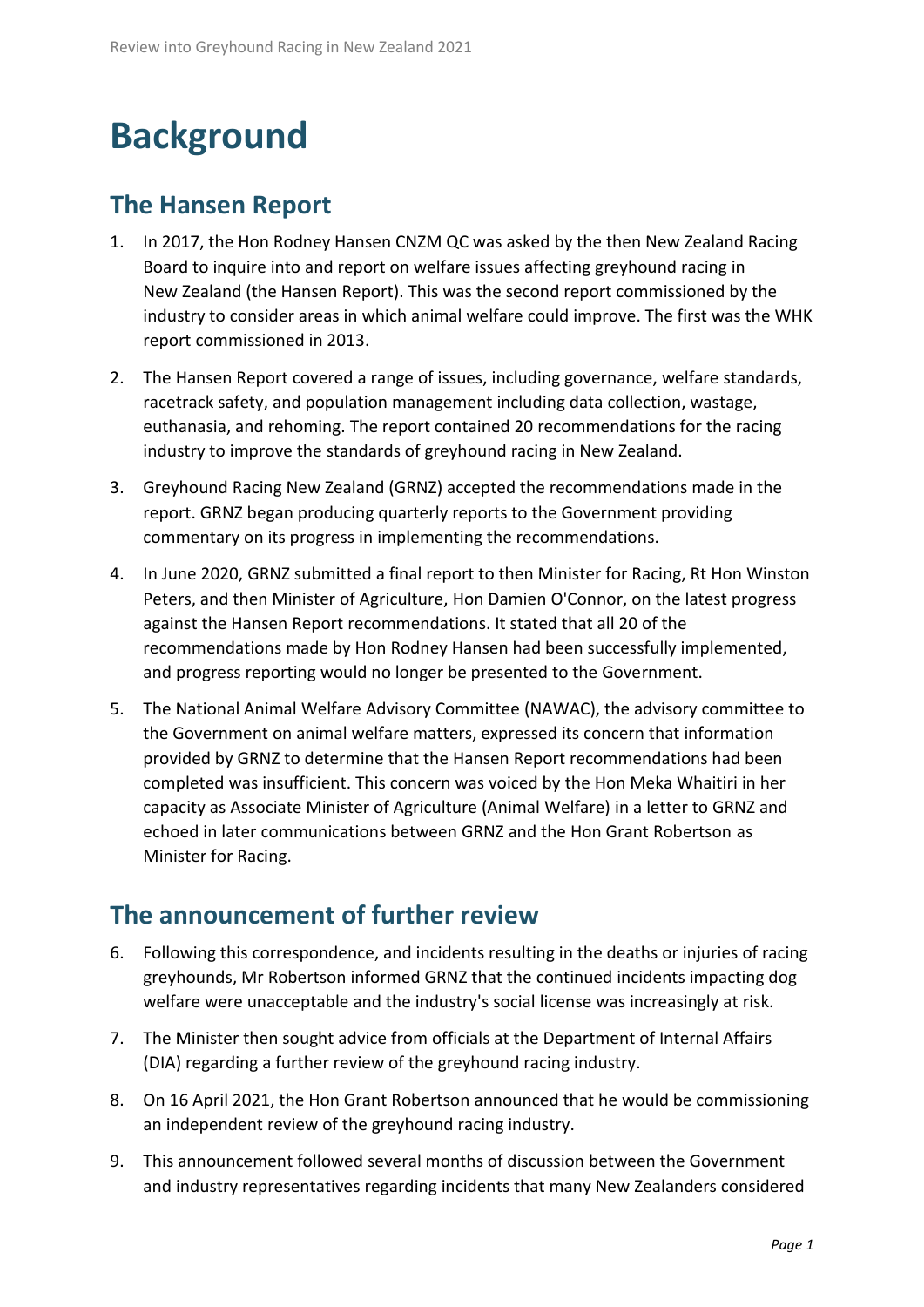unacceptable, and evidence of the industry having a long way to go to meet animal welfare expectations.

- 10. After consulting with officials and with the Hon Meka Whaitiri, the Hon Grant Robertson asked that I conduct this independent review. The review was established with the target completion date of 1 August 2021.
- 11. Following my appointment, I met with officials from DIA, the Ministry for Primary Industries (MPI), and again with the Minister for Racing, to finalise a Terms of Reference to guide the review. The following Terms of Reference for the review were determined:
	- how Greyhound Racing New Zealand has progressed towards or met each of the recommendations from the two independent reviews;
	- areas in which welfare reform has stalled or regressed or where new issues have emerged since the reviews above;
	- recommendations to further improve the welfare of greyhounds through all stages of life, including retirement from racing; and
	- whether a more fundamental review of the greyhound industry is necessary.

#### <span id="page-3-0"></span>**Timeline and process**

- 12. Submissions for the review opened to the public on 13 May 2021 and closed on 11 July 2021. I invited key organisations involved directly with the industry as well as other organisations with the stated interest of monitoring the industry and the welfare of greyhounds to submit on the review.
- 13. I was provided with all submissions to the review, as well as a summary of public form submissions. I was also provided with an analysis of key submissions, as well as issues highlighted by the wider public, noting the major issues facing the greyhound racing industry and areas which required attention.
- 14. Over the course of the following few weeks I met with a number of people with an interest in the greyhound racing industry. This included representatives from GRNZ, the rehoming industry, trainers, and breeders. A full list of those from whom I received key submissions and those I met with are in **Appendix A** and **Appendix B**.
- 15. This allowed me to gain a comprehensive picture as to the many vested interests and perspectives fuelling debate on the efficacy of greyhound racing. Those I met with shared their knowledge of perceived issues within the industry and their potential solutions to them, if any. Throughout this process I sought assistance from DIA and MPI officials.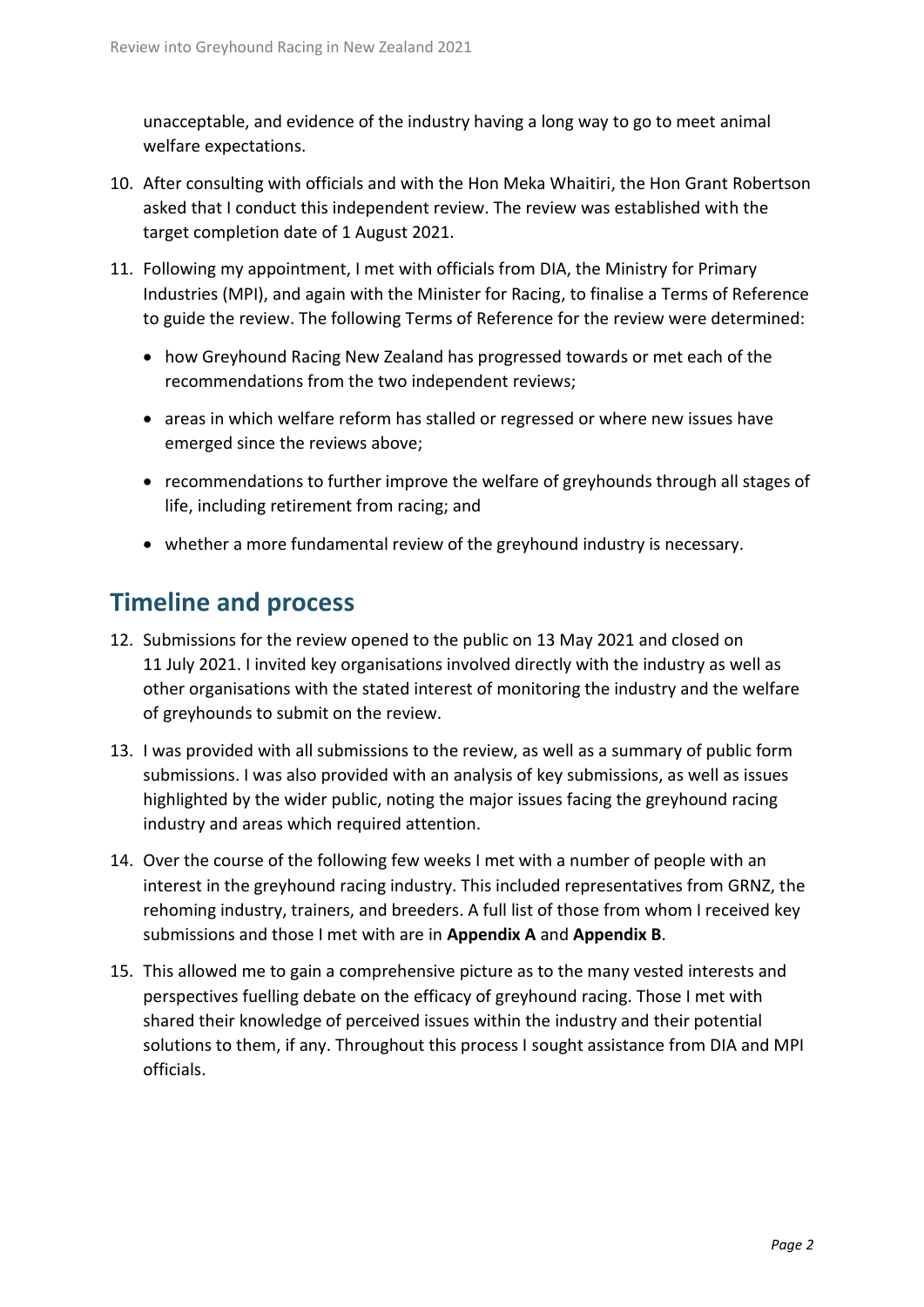# <span id="page-4-0"></span>**Progress against the 2017 Hansen recommendations**

- 16. Submitters were invited to discuss how they believed GRNZ progressed in implementing the recommendations from the two previous greyhound reviews (the 2013 WHK report, and the 2017 Hansen Report). Little was submitted specifically about the WHK report.
- 17. Concerns around the progress made against the Hansen Report recommendations appear to have increased following GRNZ's cessation of regular reports to the Minister on its progress.
- 18. Thirteen recommendations from the Hansen Report were highlighted as areas of concern. The remaining recommendations from this report were not raised to any substantive level, nor were specific concerns made with regard to their progress.
- 19. GRNZ submitted that all recommendations have been sufficiently met and progress reports were no longer necessary. This stance has become a critical issue within the industry, with organisations such as NAWAC maintaining there is not enough evidence to support GRNZ's position.
- 20. Several of the recommendations have been met to a standard deemed acceptable by even some of the industry's biggest critics. However, it has also been argued that many new policies have not been sufficiently implemented to the extent that means they can be declared as complete. Some recommendations have been partially implemented and others have not been sufficiently audited or enforced to mean they can be treated as effective at this time.
- 21. **Recommendation 1** of the Hansen Report related to the implementation of welfare standards. GRNZ developed Health and Welfare Standards, with licensed persons required to sign a declaration they read and understood them. GRNZ advised that the Racing Integrity Unit (RIU), oversaw the investigation and enforcement of these standards.
- 22. GRNZ, alongside its Health and Welfare Committee, developed the GRNZ Health and Welfare Standards, published in 2018. These standards supplement the Code of Welfare for dogs and specify the duty of care required to meet the physical health and behavioural needs of greyhounds at all times until they are rehomed after retirement.
- 23. The standards apply to all persons licensed by GRNZ, and failure to follow them may be used as evidence to support a breach of the GRNZ Rules of Racing or associated regulations. MPI was of the view that the RIU did not have the resource or expertise in assessing animal welfare to make such judgements. The animal welfare function of the newly established Racing Integrity Board (RIB) could enforce these standards which are more specific to greyhound welfare than anything covered in the Rules of Racing.
- 24. **Recommendation 2** suggested regular kennel audits where greyhounds are being trained, bred or reared. GRNZ noted that the RIU audited kennels on an annual basis. Submissions made to the review suggested that inspections did not occur annually, and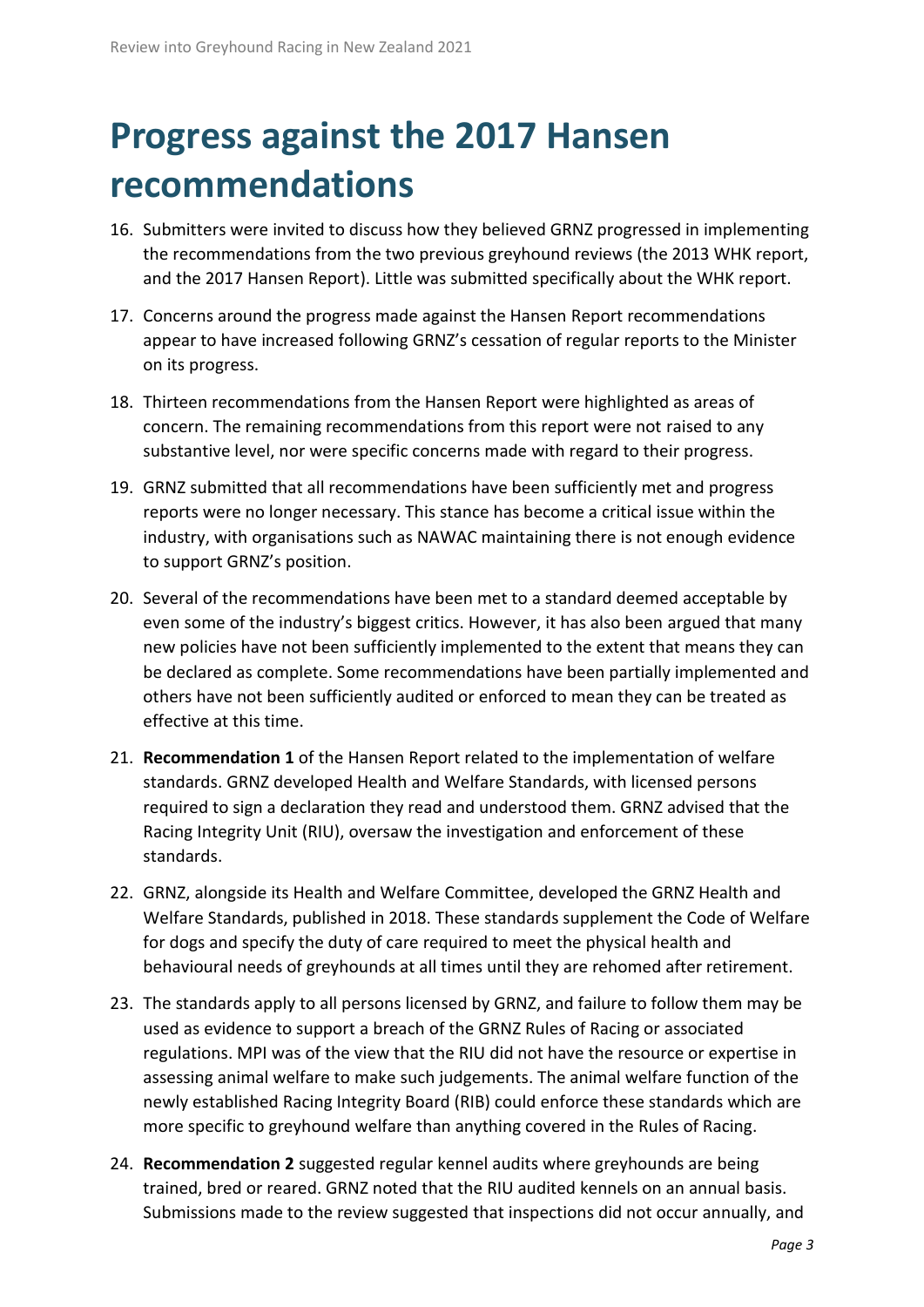kennel visits occur only when a greyhound has an important race coming up. Comprehensive information is not available on the regularity of audits and the outcome of these audits.

- 25. There was an often-expressed concern with the effectiveness of the RIU as an entity that was owned by the racing codes and TAB NZ, and whether this could be a truly independent entity that upholds the integrity of the industry. This belief is pervasive throughout issues which related to the RIU. I note that as from 1 July 2021, the RIU no longer exists and the work which it had undertaken is now the responsibility of the RIB.
- 26. **Recommendation 3** related to the dissemination of educational material and training assessments, with an emphasis on the Health and Welfare Standards. GRNZ shares new veterinary information regularly on a variety of topics.
- 27. Some submitters to the review were concerned that the Health and Welfare Standards were not satisfactorily disseminated amongst the racing industry. They were also confused with racing rules, GRNZ policies, and GRNZ guidelines. Some submitters indicated they were not aware what rules, standards, or policies applied and when. It is also not clear if or when these standards have been enforced and what active role GRNZ plays in ensuring the industry complies.
- 28. I have not been made aware of any assessments or tests having been made to ensure a licensed person has not only read and understands these standards, but fully comprehends and is continually aware of the expectations placed upon them. GRNZ has accepted that a planned programme of work scoped to implement formal education and qualifications for licensed persons has not progressed.
- 29. Educational information has also been criticised. While GRNZ does update the industry on new requirements regularly, outdated information is still available. GRNZ's information on muzzles was alleged to have been inaccurate despite continued contact from MPI to inform them outdated advice can be found on the GRNZ website.
- 30. **Recommendation 5** suggested GRNZ considers whether ear branding is appropriate, and if it is, then a topical anaesthetic must be used. GRNZ has now required that a topical gel is used prior to ear branding but has not ceased the practice all together, despite the widespread use of microchipping of greyhounds.
- 31. GRNZ's decision was not reached due to the efficacy of ear branding, but a refusal to stop ear branding until Greyhounds Australasia (GA) mandates the change. This is justified by GRNZ as necessary for the purposes of information sharing between GRNZ and Australian racing bodies, and for allowing New Zealand greyhounds to race in Australia. Consideration should be given by GRNZ as to whether this fits the definition of 'appropriate'. Many of those who raised the issue of ear branding noted it was no longer necessary in New Zealand. GRNZ has advised it is working with GA to end ear branding.
- 32. **Recommendation 7** stated "[GRNZ] should take steps to ensure that its database is revamped so as to ensure that up-to-date, easily accessible and accurate information is available on every greyhound born in New Zealand or imported into New Zealand until it is deregistered." This has been raised as a critical issue.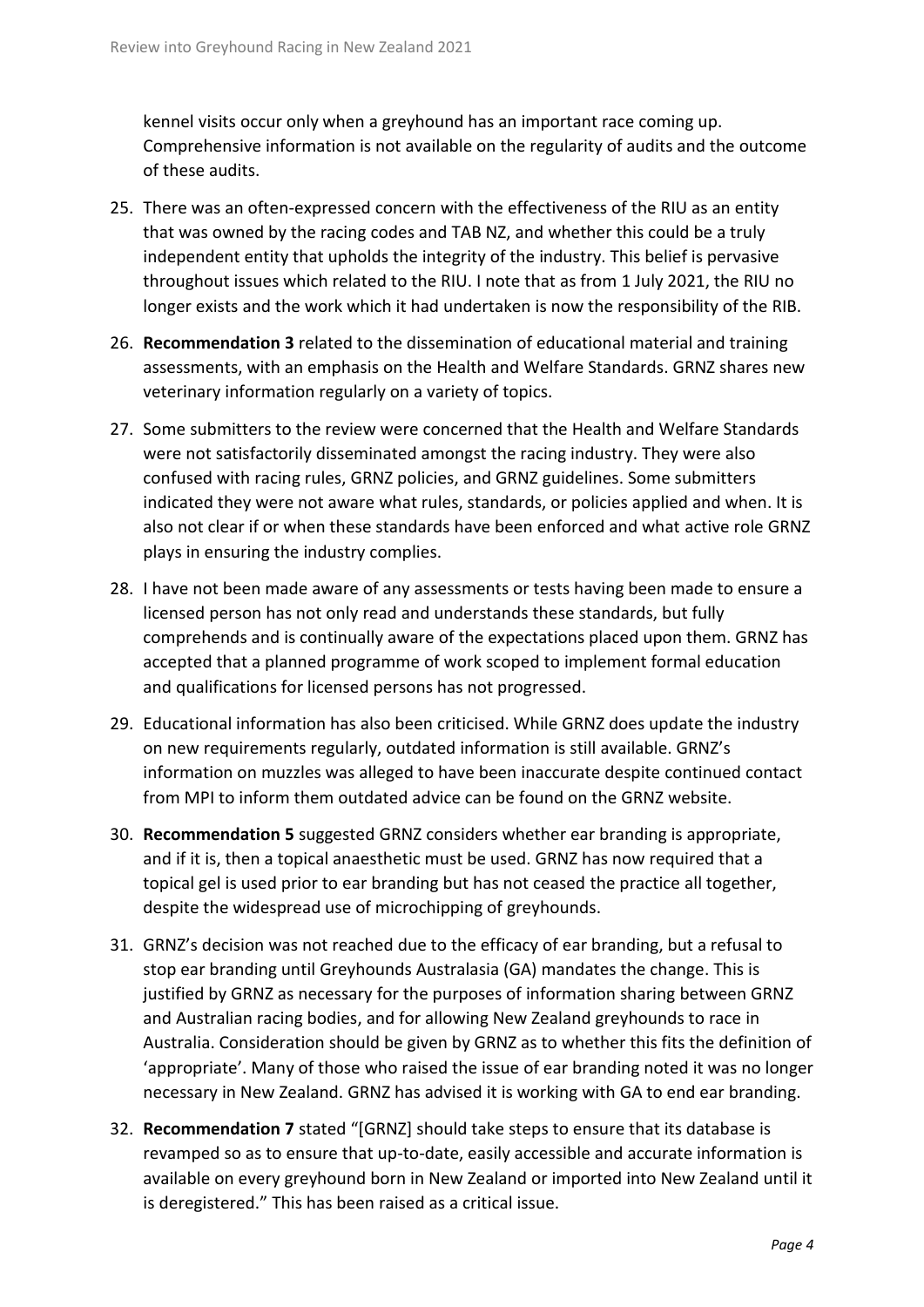- 33. GRNZ has from time to time updated its database to track the greyhounds that fall within its purview. Puppies are registered shortly after they are whelped. Ear brand and microchip information, and who their owners are, is among other information recorded until they are rehomed.
- 34. However, this data is difficult to access for anyone not immediately involved with GRNZ or the dog in question. Those tasked with monitoring the industry, such as members of the GRNZ Health and Welfare Committee, or NAWAC, have advised it is incredibly difficult to obtain even the simplest information. On reviewing what data is held by GRNZ, it appears to be comprehensive and able to track dogs through key life-stage points – from birth through to pre-racing, racing, and post-racing stages but sharing of the information is not as clear. There does not appear to be any reason why information regarding the welfare of greyhounds should be outweighed by reasons of privacy, commercial confidentiality, or otherwise.
- 35. GRNZ could be viewed as 'data rich but information poor' for although information is held on individual animals and their racing lives, the opportunity to proactively portray how well the industry is performing as a whole is relatively underdone. This leads to unnecessary scepticism by critics and animal welfare monitoring agencies that could be assuaged by a greater focus on transparency. A contrast can be made with the NSW Greyhound Welfare and Integrity Commission, which produces regular reports and statistics as part of its commitment to transparency and information sharing. The Welfare and Integrity Commission releases reports and statistics on breeding and whelping, injury reports, retirement and end of life, and regular Race Injury Review Panel reports.
- 36. **Recommendation 8** suggested the RIU verifies the database. GRNZ has advised there is an audit conducted by GRNZ triggered by greyhounds shown on the database as registered but not racing. Owners are then asked to update the records and where this has not happened, I have been advised the RIU have followed this up, but it is not an ongoing and comprehensive audit as the Hansen recommendations contemplated.
- 37. Anecdotal comments were made as to whether this process was in fact occurring, and whether verifications have been performed to an acceptable standard. It is clear there is further work to be done in ensuring audits are full and thorough. This is an issue that will fall under the purview of the RIB following the dissolution of the RIU.
- 38. **Recommendation 9** echoed a recommendation from the WHK report, that dogs privately rehomed should be audited to verify their whereabouts. While I have been assured the RIU had undertaken these checks, some submitters alleged these were not thorough enough for any true assurance to be made on the welfare of the dogs. Some are concerned retired greyhounds who are privately rehomed are used for the breeding of pig hunting dogs. This also conflicts with **Recommendation 10**, that dogs must be de-sexed prior to deregistration.
- 39. **Recommendation 13** suggested the requirement for approval prior to the use of euthanasia. This was to ensure owners and trainers take responsibility for euthanising greyhounds for good reason, i.e. approval to euthanise a healthy animal following proof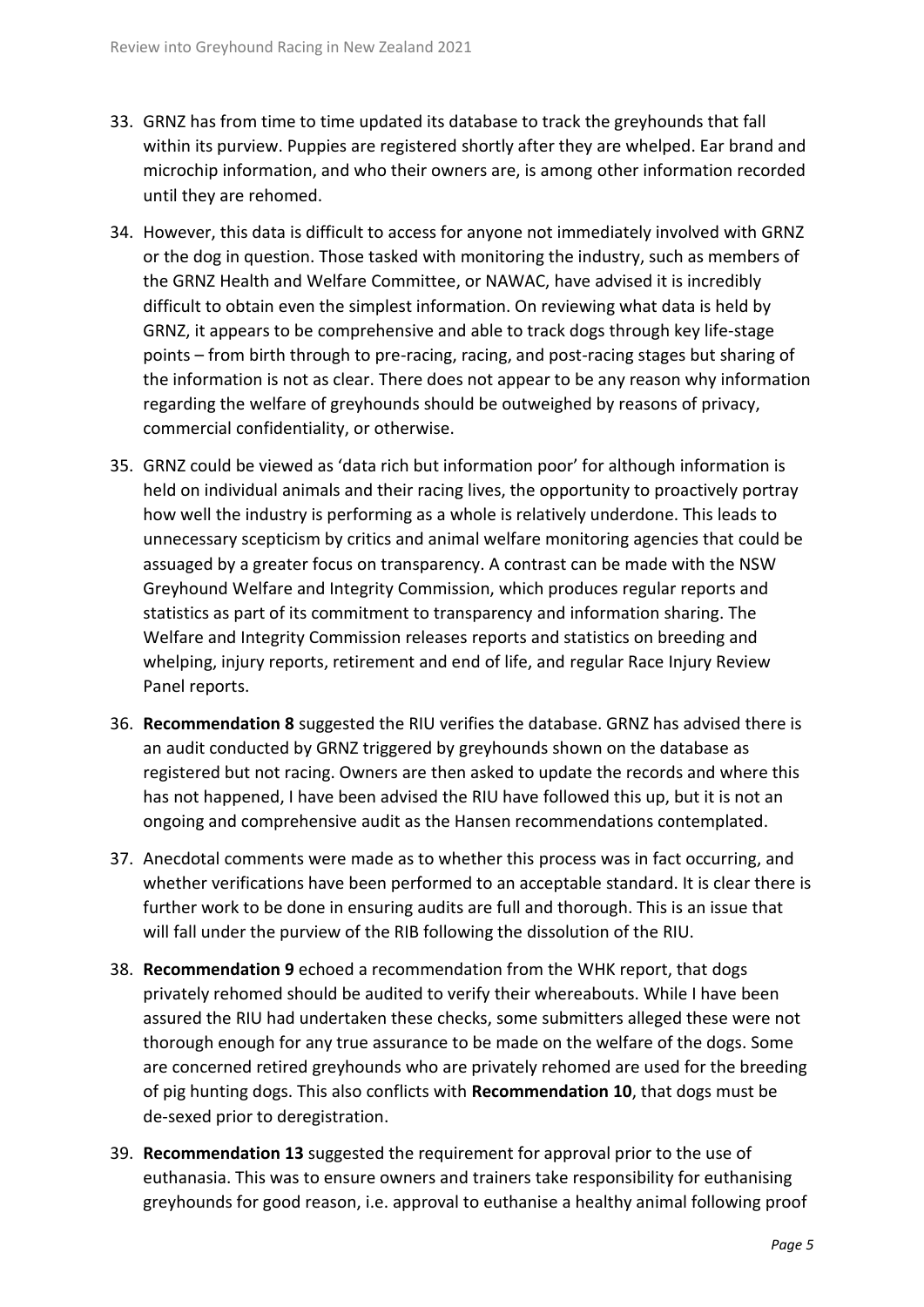that qualified behavioural assessments have taken place showing a greyhound is unsuitable for rehoming. Approval by a veterinarian is now needed for euthanasia to occur. However, in some instances it has been suggested the process to decide whether euthanasia is needed has caused unnecessary delay and suffering for the greyhound in question due to the time taken to gain approval.

- 40. I have been advised by MPI officials that veterinary approval does not ensure euthanasia is performed for good reason, and a veterinarian has no power to prevent an owner/trainer from requesting euthanasia for 'unreasonable' circumstances (e.g. barking or other inconvenient behaviours, not fast enough, excess to requirements, minor injury).
- 41. **Recommendation 15** stated "[GRNZ] should continue to increase rehoming opportunities for greyhounds while recognizing that rehoming alone cannot solve the problems created by excessive numbers of greyhounds entering the industry each year." GRNZ's rehoming programme has been a flagship policy for the industry credited with increasing the quality of life for many dogs and giving them a second chance. Since the Hansen Report the rehoming process has shown clear improvement.
- 42. Some submitters were concerned that rehoming is being used to offset the cost of excess greyhounds and by the lack of evidence of major initiatives or policies designed to reduce the number of dogs being bred each year. GRNZ continues to expand its rehoming programme but has not established any form of public reduction targets, population projections, or estimated the number of dogs needed for the industry each year.
- 43. GRNZ advised that the number of dogs bred per annum is around 800, which is what the industry requires to maintain racing at current levels. This was augmented by 150 imports per year at its peak in 2018/19 – which has substantially reduced since COVID-19 shutdowns in Australian states. From the most recent data provided, 78 per cent of dogs bred between 2017 and 2018 have gone on to race. During that same period 843 dogs were reported to have been bred in New Zealand. This suggests 185 dogs during that time never made it to the race track.
- 44. While limits have been placed on the number of times a single dog can be bred, there does not appear to be an overall limit on the number of dogs being bred across the industry due to the perceived breeding equilibrium of 800 greyhounds a year. Efforts to rehome retired dogs have been successful, but whether GRNZ has recognised rehoming alone is not sufficient remains uncertain.
- 45. Similar comments apply to **Recommendation 16**, which suggested population projections, regulations, and education to ensure the population is not exceeded.
- 46. **Recommendation 19** suggested GRNZ records the veterinary care of all greyhounds in a central database. In its current format, this information is only required to be supplied on request from GRNZ and the RIB. This means a central database cannot identify widespread issues in the industry, but rather only in specific instances. Critics of the industry have argued it is difficult to monitor the health and injuries of greyhounds as statistics are unavailable outside the annual reports and steward reports.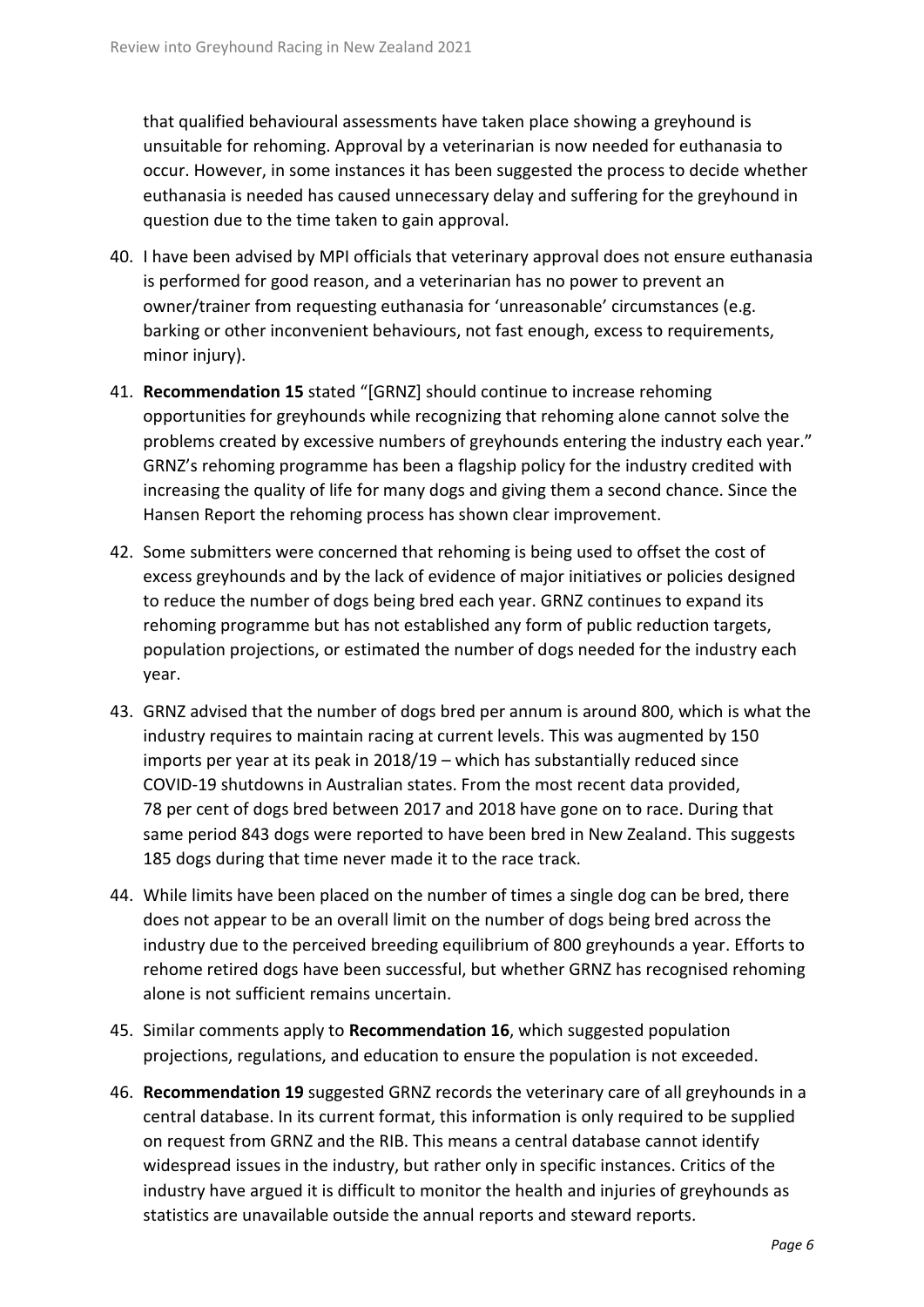- 47. While data exists at an individual level there is no comparable information at an aggregate level. Use of a standardised classification system would allow GRNZ to compare its own progress with other jurisdictions.
- 48. **Recommendation 20** suggested ways to improve track safety. GRNZ has taken steps to investigate or trial all of these. Most notably is the suggestion that straight race tracks should be investigated. While GRNZ's Board has advised it is studying the use of straight tracks in Australia, other experts involved with the industry have said there is already sufficient proof that straight track courses are safer. New Zealand research data indicates that almost half of injuries occur on the first bend of a track, compared to less than 20 per cent on a straight section. However, no substantive or widespread changes to courses in New Zealand have been made as a result of their investigations.

#### <span id="page-8-0"></span>**Comment**

- 49. It is has become apparent during this review that there is a significant divergence in opinion as to whether the greyhound racing industry, and consequently GRNZ alongside the associated integrity bodies, are doing enough to address the Hansen Report recommendations and to uphold the overall health and wellbeing of greyhounds – racing or otherwise.
- 50. I have not attempted to determine whether GRNZ was right in ending regular reports or declaring the Hansen Report recommendations complete, but there is no doubt as to the ongoing concerns of those looking to the industry for change.
- 51. Within the timeframe of this inquiry it was not possible to reach a firm conclusion as to whether all recommendations made in the Hansen Report have been met to a sufficient degree. The answer varies significantly depending on the perspective of the person or organisation involved.
- 52. What has become clear is there are three factors underpinning the divergence of views. First, the reticence to provide all relevant and critical data about all animals at all times and in all places. Flowing from this is the absence of transparency about the information which does exist and the accessibility to it. Lastly, the lack of sensible communication of data to those interested, without it first being filtered and prepared for advantageous presentation. Until there is a change regarding that transparency and communication, there will be suspicion and distrust, and a rational robust and reliable assessment cannot be made.
- 53. The issues and criticisms identified in this report are rooted in these failures surrounding data availability and transparency. As identified by GRNZ, as well as the many other submitters involved in this review, where the industry has not been transparent the worst is often assumed.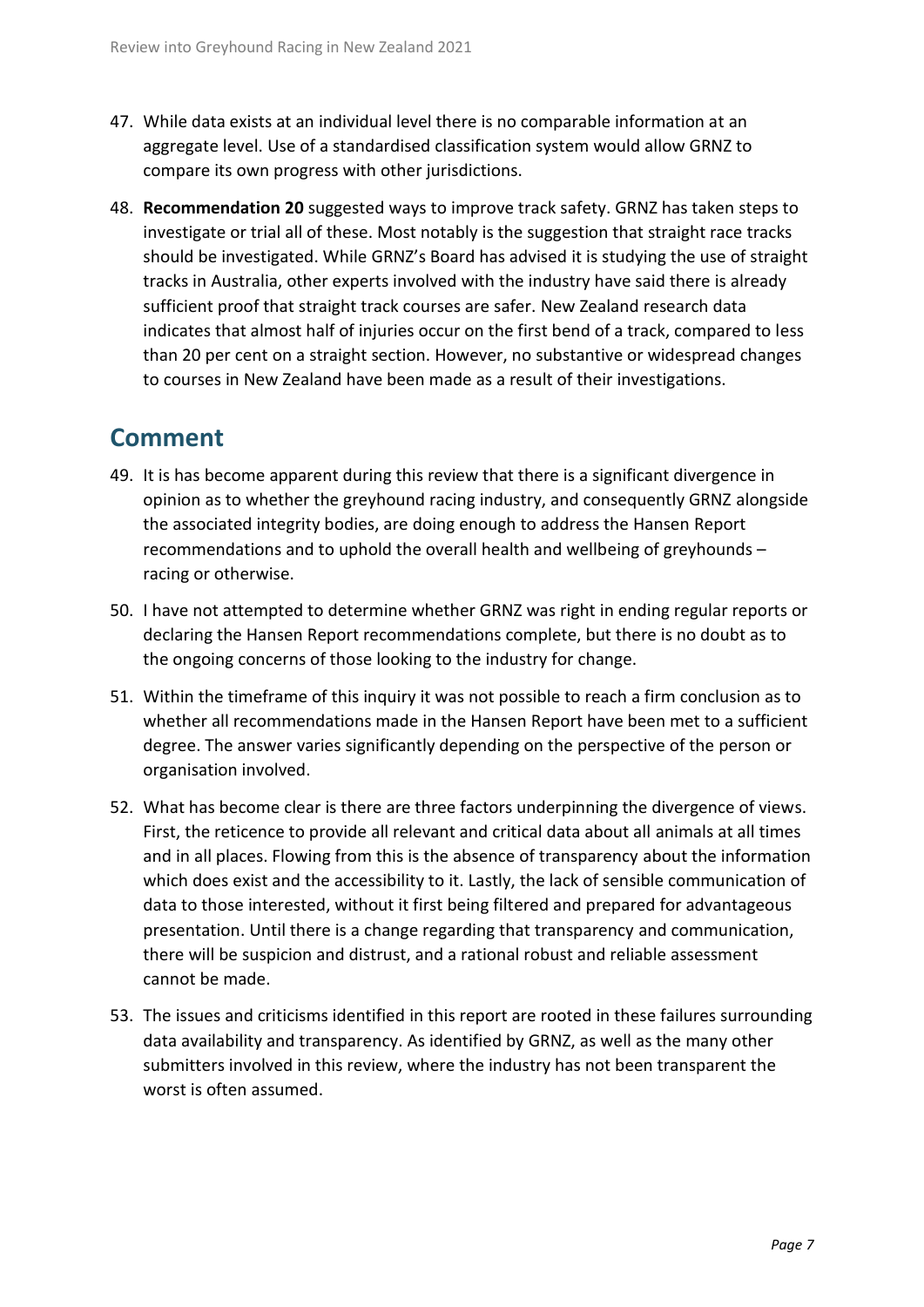### <span id="page-9-0"></span>**New issues since the 2017 review**

#### <span id="page-9-1"></span>**Rehoming**

- 54. The rehoming process has been widely regarded as an area in which GRNZ and the wider industry has shown its ability to reduce the negative animal welfare impacts of the racing industry. The Great Mates programme was and is continually commended for its success.
- 55. However, there are major limitations to rehoming as a viable 'solution' to the industry's issues. Criticisms were made that the rehoming of dogs gave well-meaning adopters a significant personal and financial burden. Many dogs were not suitable for rehoming, due to behaviours that made them unsuitable for pet life and a lack of socialisation training to ameliorate these behaviours at a time when the dog is young enough for these to be effective. Furthermore, the negative impacts of racing on overall health often do not present until a dog is settled into a new home.
- 56. Because of this, rehoming has been criticised by some as being the 'ambulance at the bottom of the cliff' that masks the greyhound racing industry's flaws. Rehoming largely deals with the symptoms of the industry's problem rather than the problem itself. More effort needs to go into population management and projection so that only the number of dogs needed for racing are produced. As GRNZ does not appear to practice active population management, then the information and justification as to why needs to be supplied to those who request it. Otherwise, doubts will continue to surface.

#### <span id="page-9-2"></span>**Euthanasia**

- 57. There has been an obvious effort by GRNZ to reduce the reliance on euthanasia when dealing with injured dogs, or dogs that are difficult to rehome. However, it was alleged during the review that the extent to which euthanasia is being avoided (an implicit 'no euthanasia policy') is also negatively impacting the welfare of greyhounds.
- 58. Some suggested that dogs were being kept alive despite catastrophic injuries, or where dogs cannot be rehomed due to the risk of harm to people or other animals and are facing a lifetime in kennels. Further suggestions were made that the avoidance of euthanasia has meant the industry is approving dogs for rehoming despite being unsuitable.
- 59. GRNZ mentioned the Queensland approach, where "no dogs are euthanised unless it is inhumane not to". This is a difficult test to meet, as any dogs euthanised (particularly for the purposes of gambling and entertainment) will be subject to public challenge. As such, it has become easier for the industry to implicitly ban euthanasia despite risking poorer animal welfare outcomes. While it seems counterintuitive to suggest euthanasia rates increase, GRNZ and the industry must consider whether the reputation of the industry based on a single metric is being prioritised over animal welfare standards.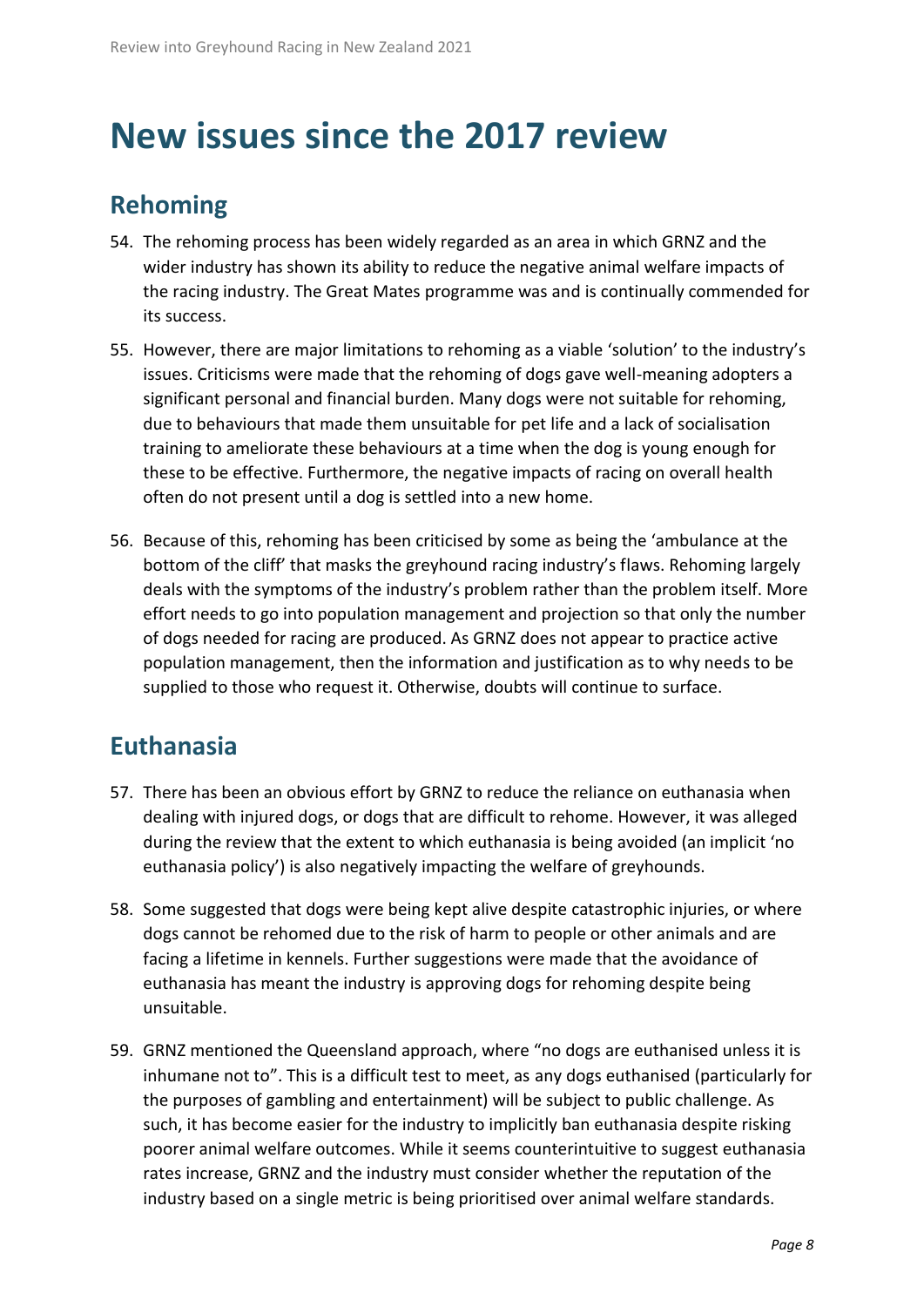- 60. Away from the racetrack, the role of euthanasia is unclear. GRNZ's own data from 2017 to date gives the following reasons and information for euthanasia that does not occur at the racetrack:
	- Medical Euthanasia aggression: 57 deaths;
	- Medical Euthanasia illness: 119 deaths;
	- Medical Euthanasia accident/injury: 285 deaths; and
	- Non-Medical (No reason given): 462 deaths.
- 61. The number of greyhounds euthanised has reduced significantly over the last four years, from an annual total of 348 down to 103 in the current year to date (7 months). However, the inability to justify euthanasia in 462 instances in four years was an issue raised many times by submitters monitoring the industry. 'No reason given' for euthanasia is the most common reason by a significant margin. This raised concern regarding the detail in which information is kept, and in some cases, it was submitted that this suggested GRNZ was intentionally obscuring the data.

#### <span id="page-10-0"></span>**Database accuracy**

- 62. It has been apparent throughout this review that it is difficult to access accurate information regarding injuries, euthanasia, rehoming numbers, population projection, whelped puppies, and health statistics. Publicly available statistics are often vague and limited to general euthanasia and injury statistics.
- 63. GRNZ has commissioned PhD candidate Anna Palmer to investigate race-track injuries for greyhounds. Articles released by Ms Palmer relating to this research has shown that injury rates are a good indicator of animal welfare and that injury information can be recorded with great detail, such as the causation of injuries, where on the track they occurred, the age of the greyhound, and what box they started in.
- 64. Ms Palmer's data is from 2014 to 2019, meaning the data is readily available to GRNZ. Should GRNZ be of a mind to do so, it could produce this information on an ongoing basis, and in a way that is readily accessible to interested parties.
- 65. Tracking of dogs post-racing career is limited, and there is little available information regarding dogs that never make it to the track. Furthermore, many of the available statistics largely rely on an honesty-based system without independent audit. For example, owners are required to complete forms needed to retire the greyhound, or otherwise indicate its status which the RIU could validate.
- 66. Independent entities who have this task or have taken it upon themselves to keep the greyhound industry honest cannot be fully effective in the current settings. Organisations monitoring the industry, such as GRNZ's Health and Welfare Committee, or NAWAC, cannot verify claims made by the industry, or against the industry.
- 67. Issues often arise well after a greyhound's time spent racing. This raises concerns regarding the qualifications and experience of those responsible for the care of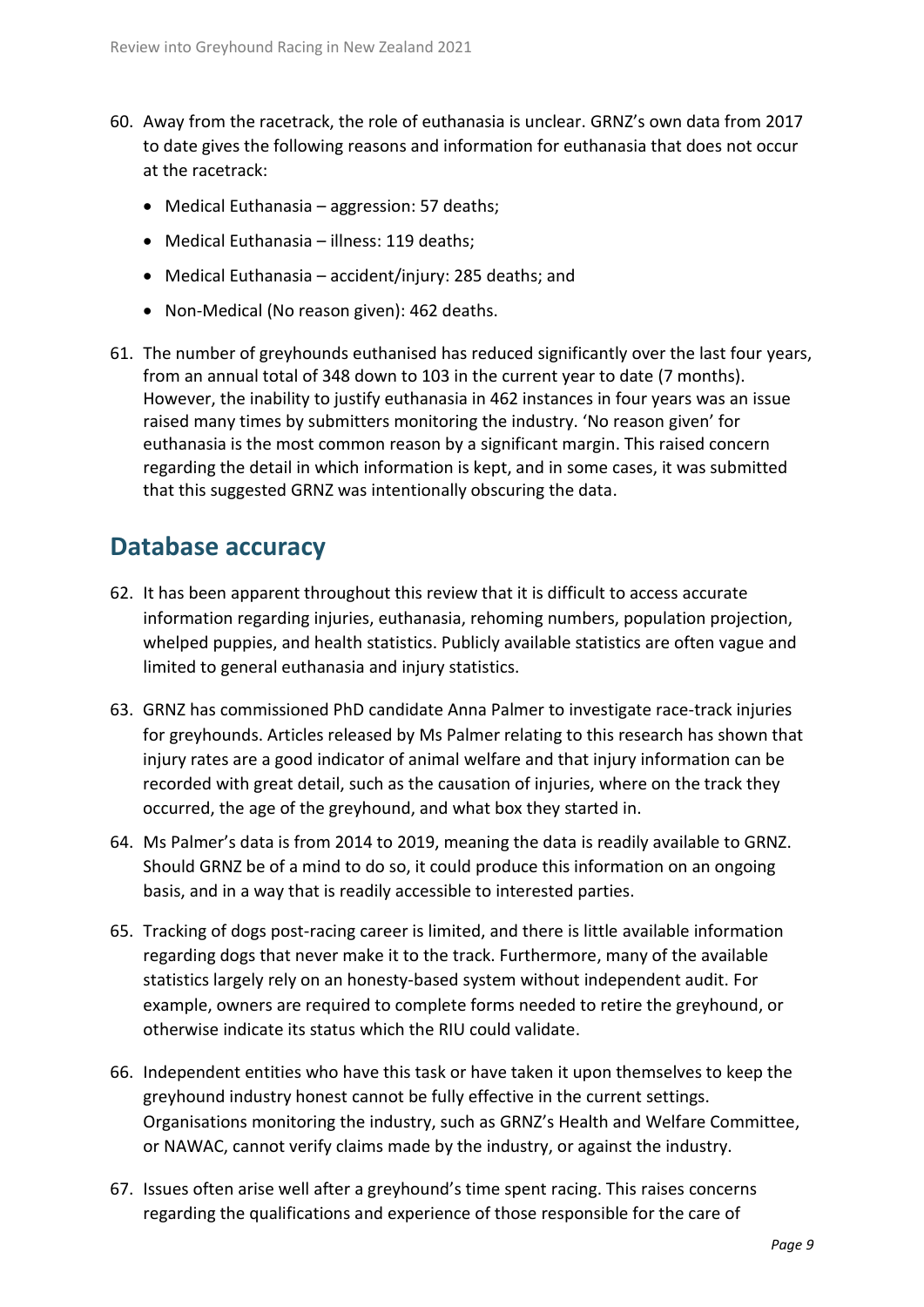greyhounds. It also begs the question as to whether these are symptoms of poor care while under the supervision of GRNZ. This may not be the case, but without clear evidence to say otherwise this will be assumed by critics of the industry.

#### <span id="page-11-0"></span>**Training, breeding and population control**

- 68. Restrictions on the frequency and period in which a breeding bitch can reproduce have been put in place, however, it is unclear if any population projections have been done to ensure that there is not an excess of greyhounds being bred for the industry.
- 69. There is concern during the breeding and training period of a young greyhound's life that socialisation amongst dogs and humans is poor, and novel stimuli is not regularly introduced. This is crucial during a racing greyhound's first few months, and to the success of rehoming.
- 70. It is also unclear what education and experience standards are in place for individuals employed to assist with breeding and managing kennels.

#### <span id="page-11-1"></span>**Makeup of the breeding industry**

- 71. On the information available, it is clear there are a handful of owners and trainers who dominate the greyhound racing scene. A brief look at race results prove the scale at which a single kennel can produce racing greyhounds, often having multiple dogs bred and trained by the same person in one race. Serious disquiet has been raised as to the extent to which animal welfare can be fully appreciated and applied on a large-scale operation.
- 72. Many who participated in the review flagged concern regarding the welfare of these dogs, the monitoring of these kennels for compliance, as well as the sway these kennels had over the industry.
- 73. Considerations have also been made as to whether large kennels invest the same amount of time into socialisation and care for the animals as smaller kennels do. Some within the industry were concerned that major kennels had well in excess of 100 greyhounds on their property at any one time.
- 74. When there are large numbers of greyhounds on one property, it is unclear what the ongoing consequences will be when rehoming presumably occurs. Whether a single organisation can easily attend to and care for over 100 dogs on a single property, to a standard that the public would find appropriate, has been challenged by submitters to the review.
- 75. Invitations to meet personally with some of these people were not responded to thus making arguments in favour of these organisations harder to comprehend. Based on the evidence I have been provided, there is a need to assess whether animal welfare is in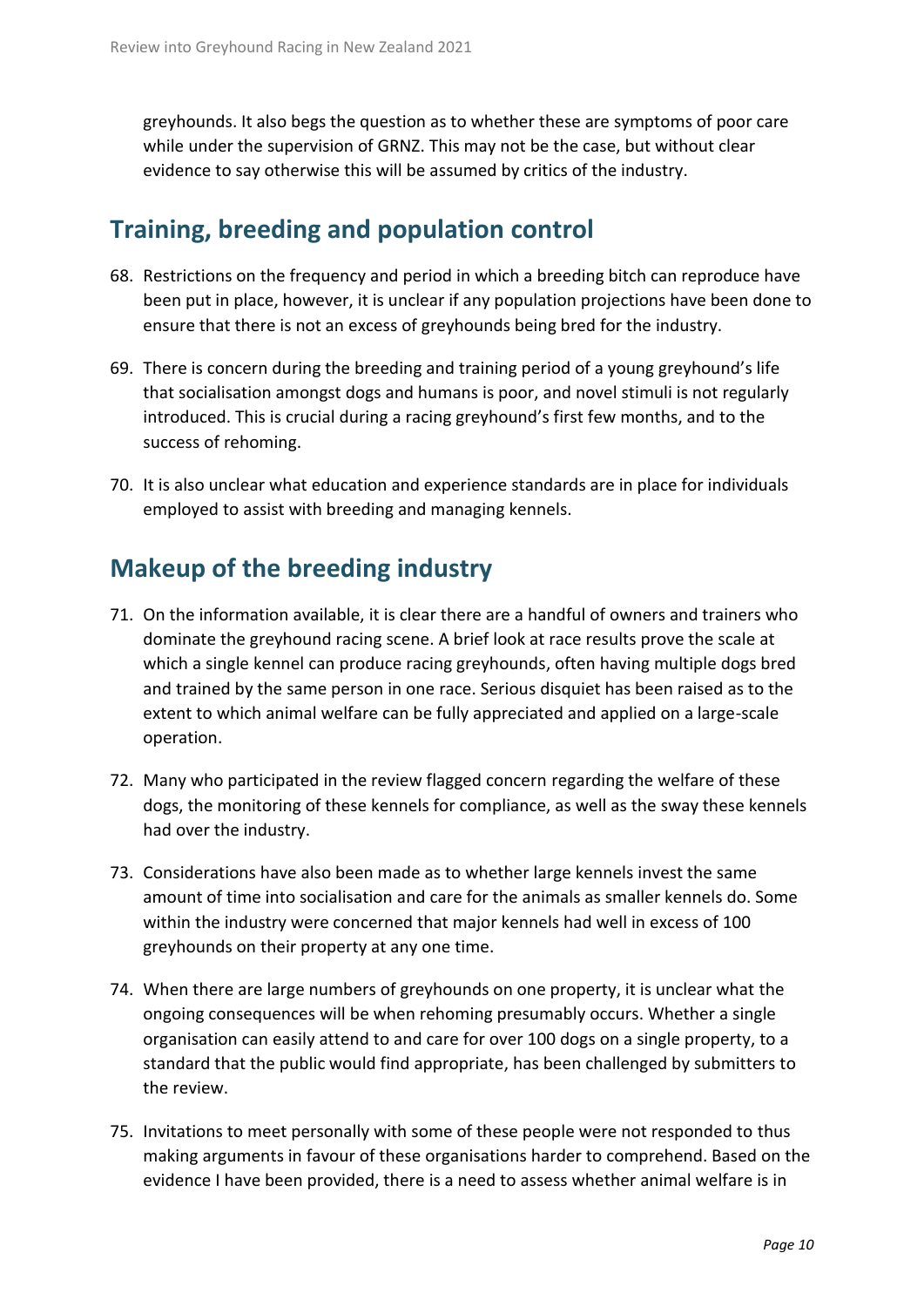any way more threatened or jeopardised when there are substantial numbers of greyhounds on one property.

#### <span id="page-12-0"></span>**Governance of the industry**

- 76. The role of the RIU in upholding the integrity of the industry has been criticised as ineffective and as having a significant conflict of interest with the wider racing industry. As a result, much of the alleged blame for poor auditing and monitoring of the industry has been directed towards the RIU. The interrelationship between the RIU and GRNZ has not been easy to follow and hopefully with the new RIB (a totally independent entity operating outside of the Code's influence) a better position can emerge.
- 77. GRNZ plays a pivotal role in setting industry standards, pushing for compliance, and working with integrity bodies to support the industry. However, some submitters have alleged that GRNZ has maintained a culture of silence to those who are pushing for greater reform or publicly challenging decisions or lack thereof by GRNZ. These submitters argue in instances where the RIU's enforcement has failed, and GRNZ has not ensured widespread change across the industry, voices in opposition have been afraid to criticise the governing body in fear of reprisal.
- 78. GRNZ has also been criticised widely for merging the roles of Animal Welfare Officer and the Racing Operations Manager. GRNZ stated this was would lead to faster and more effective responses to incidents of animal welfare concerns. This was seen by many involved with the industry as a move that downgraded the importance of welfare.
- 79. This decision conflicts with the recommendation made in the WHK Report to employ a full time professional welfare officer. This was initially met with great satisfaction by those with animal welfare concerns, but since its undoing in 2019 it now no longer meets this recommendation or the approval of industry critics.

#### <span id="page-12-1"></span>**Health and Welfare Committee**

- 80. The functionality and effectiveness of the Health and Welfare Committee proved to be an area of significant concern. As the only internal body of GRNZ that encompasses views in opposition to many aspects of the industry, it poses an opportunity for GRNZ to lead the way in highlighting animal welfare concerns within the sport.
- 81. Clear communication failures and distrust have undermined the usefulness of this committee. While GRNZ has pointed to the Committee as providing necessary input that has enacted visible change, members within the Committee have disagreed and have lamented the limits placed upon its ability to enact positive change.
- 82. Concerns were raised by submitters regarding the independence and effectiveness of the Committee, and whether recommendations and minutes from their meetings were being considered by the GRNZ Board. The Committee has not met since November 2020, despite several animal welfare incidents of concern.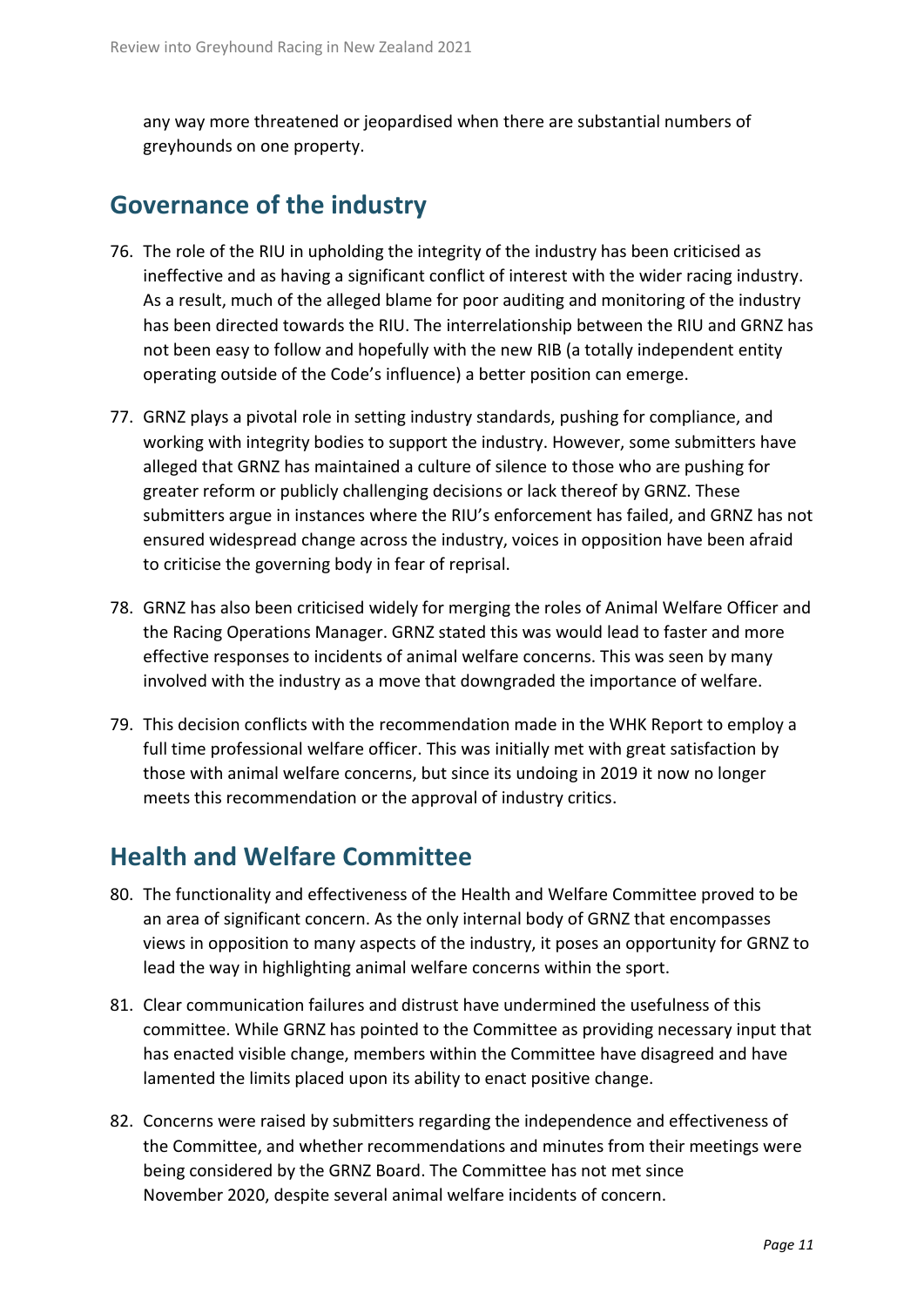83. Other jurisdictions, such as New South Wales, have a Race Injury Review Panel reporting to the New South Wales Greyhound Welfare and Integrity Commission which provides a mechanism for the systematic review of serious and catastrophic injuries to greyhounds on their tracks. This allows for an independent assessment of how to prevent future occurrences. This sort of mechanism would have been particularly useful following the series of deaths at the Whanganui racecourse early this year.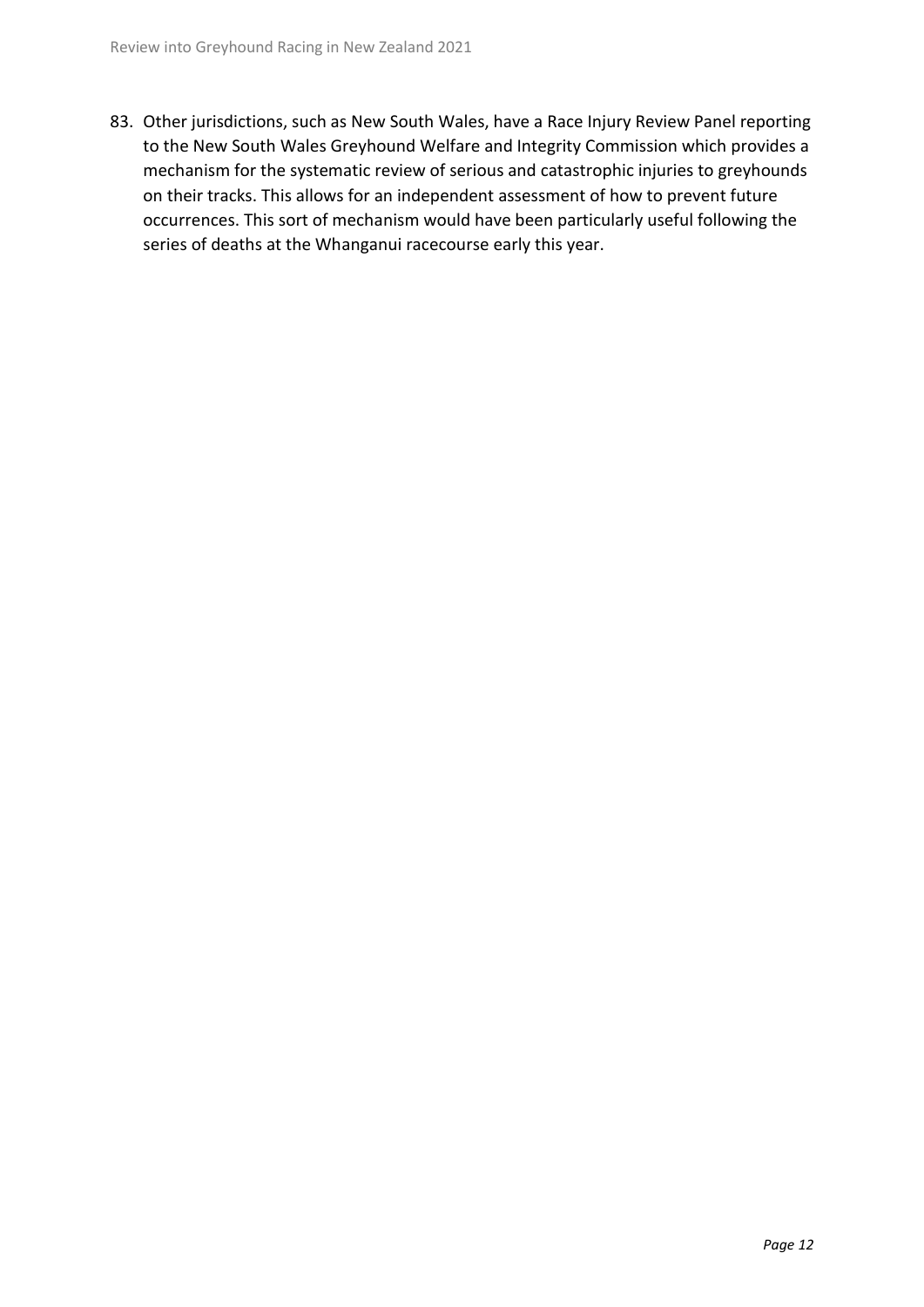# <span id="page-14-0"></span>**Whether a fundamental review is necessary**

- 84. Some submitters noted that the Hansen Report, like the earlier WHK Report, were set up by the New Zealand Racing Board, funded by them and the agendas were under their control. Notwithstanding this reality it is generally accepted that the Hansen Report and its recommendations were a careful and professional assessment of the state of the industry and identified areas where change was required, and where different approaches needed to be implemented. It is undoubtedly the best starting point.
- 85. There can be no doubt that the Hansen Report was taken seriously by GRNZ and changes to improve animal welfare have occurred. However, there remains frustration at the inability to access base data and comprehensive records of the overall greyhound operation. In a nutshell many submitters, both agencies and individuals, were of the view that what they could see or were told was carefully orchestrated for presentation.
- 86. In their perception there was an inability to view and therefore assess all relevant data. Coupled with this is the strong view that the industry has done a lot of talking but not produced commensurate action on policies, protocols, and rules being implemented and operated. This lack of transparency and robust communication has led to suspicion and distrust.
- 87. As evidenced by the petition which I am advised will shortly to be presented to Parliament, there remains a significant view in the wider community that greyhounds are merely a commodity which are exploited in an effort to feed an appetite for gambling.
- 88. For this section of society, the problems will only be removed if New Zealand ceases to be one of the seven places in the world where greyhound racing still occurs. Anything less is seen as tinkering and the improvements are human centric and do not grapple with underlying issues of animal welfare.
- 89. Whatever I recommend, or the Ministers decide because of this review, the Government may decide to respond immediately to the thrust of the petition.
- 90. However, that possibility aside, if such a step is otherwise to be seriously contemplated, then a full-scale inquiry will be required to assess all consequences of the actions which are wider than greyhound welfare.
- 91. I have concluded that point has not yet been reached where immediate action must be taken.
- 92. There may be a way forward for the industry, if there is:
	- comprehensive accessible data available on the position of all animals from birth to death;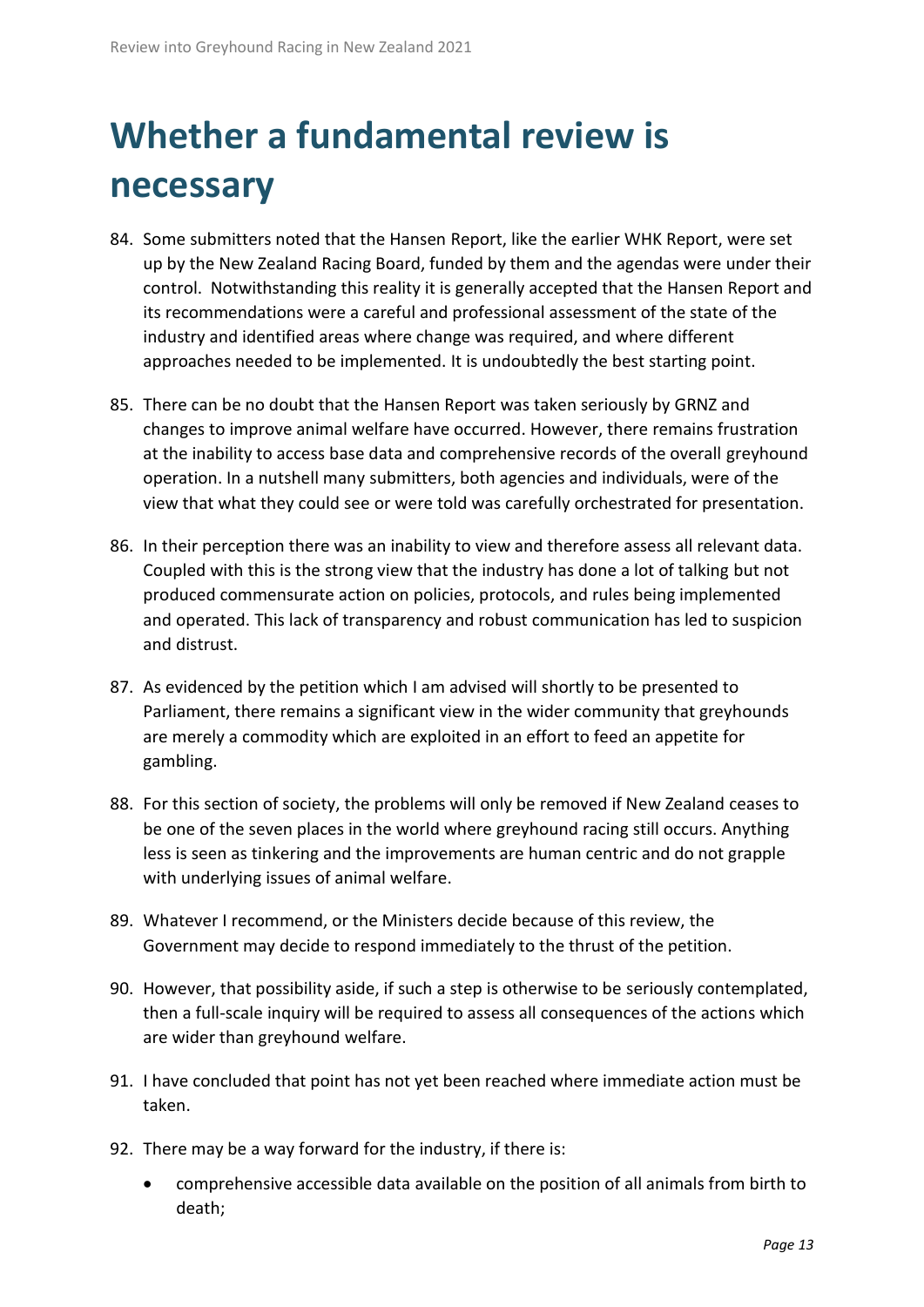- a focussed and professional assessment of the number of animals required and the avoidance of over breeding;
- a rationalisation of GRNZ's rules, policies, and standards, MPI Codes of Welfare and Regulations, and the GRNZ Health and Welfare provisions so there is a simple transparent and accessible structure which covers all aspects of dog welfare throughout the industry;
- comprehensive socialisation programmes for all greyhounds so they can have the potential to be meaningfully rehomed later in life;
- thorough professional kennel visits;
- continuous surveillance of tracks including a serious assessment of the introduction of straight tracks;
- a rigorous assessment of animal welfare in large scale operations;
- a reintroduction of a standalone Animal Welfare Manager whether within GRNZ or in the RIB;
- a Health and Welfare Committee with full participation of all relevant stakeholders and the ability to implement and effect change as required; and
- a continuation, as promised, of the quarterly reports to both the relevant Ministers and the RIB on operations and progress.
- 93. As noted by Rod Hansen in his report the greyhound racing industry, by its nature, is inherently dangerous. If there is to be a perpetuation of the social license, it is essential that there are accurate and comprehensive records kept of all relevant activities and that the data acquired is accessible to everyone with an interest. Further simple, direct, and unedited communication of this material to all those within the industry and to those who are concerned about the consequences of continuation of greyhound racing is needed.
- 94. Without such changes the alternative of abolition must be addressed. A period of 18 months should be permitted to see if change can be affected and the RIB should report on the position in early 2023. There is much disquiet because of a perceived culture where animal welfare is not front and centre in the operation. That must change if the social license is to be maintained.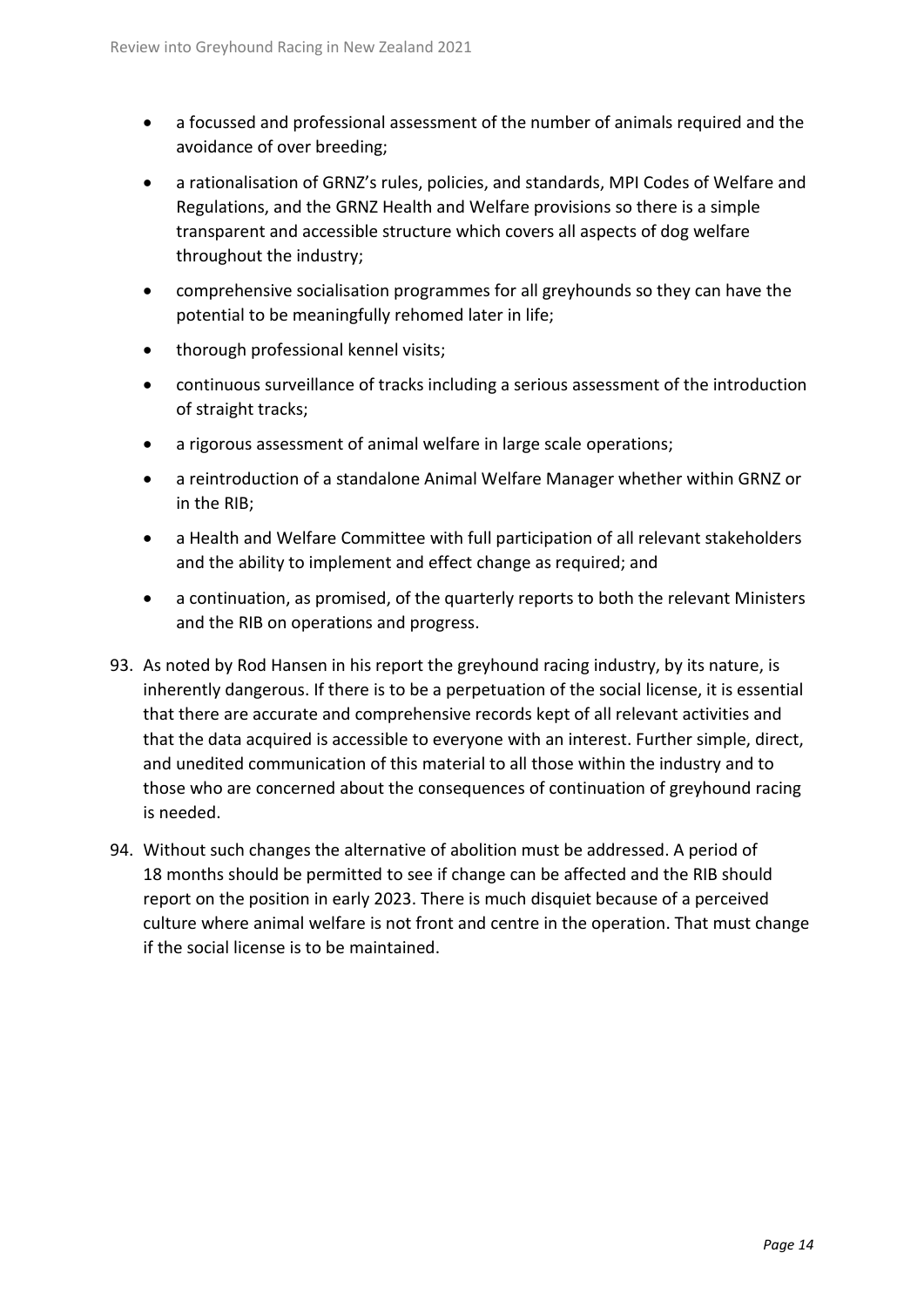# <span id="page-16-0"></span>**Conclusion**

- 95. This review has been an interesting exercise into not just the progress made against the Hansen Report, but also the wider considerations and perspectives of the greyhound racing industry.
- 96. From those who seek the immediate shutdown of the industry, to the avid trainers and breeders who believe their greyhounds love to race, there has been no shortage of heated and passionate submitters who had something important to say.
- 97. It has become clear that no matter the outcome of this report, or any reports henceforth, the social license of the industry will continue to be challenged for the foreseeable future. If GRNZ wishes to secure a future for the industry it governs, then it must set out to demonstrate the decency of the greyhound racing industry at every possible opportunity.
- 98. GRNZ has made its job harder by unnecessarily obfuscating information and pushing back against those with an interest. All information should be recorded, and it should be available. Arguably GRNZ has data to support its stances on the issues raised in this report but is seen as unwilling to share this.
- 99. Meaningful and proactive responses from the industry to its criticisms, especially amongst those it has invited to participate in the process, such as the members of its Health and Welfare Committee, would give credence to claims that animal welfare is the biggest priority.
- 100. It is in the interest of GRNZ to embrace the scrutiny as an opportunity to show progress and be transparent, ground-breaking, and the leading voice for animals that it often claims to be.
- 101. In 2013 the then Minister for Racing said:

*"The [WHK] report notes that, overall, greyhounds appear to be very well cared for during their racing lives. However, it does raise some concerns with the potential to impact on the industry's reputation.*

*The reviewers identified the need for:*

- *greater transparency, especially around what happens to dogs that do not end up racing or are retired;*
- *better ways to manage 'excess' animals, so that the number of unwanted animals being euthanised is reduced;*
- *improved industry standards and rules, and better awareness and enforcement of them;*
- *improved track safety standards, by building on current safety initiatives, undertaking more research and making links with international racing bodies;*
- *improved injury reporting, so that trends or specific welfare issues can be identified and investigated further if necessary; and*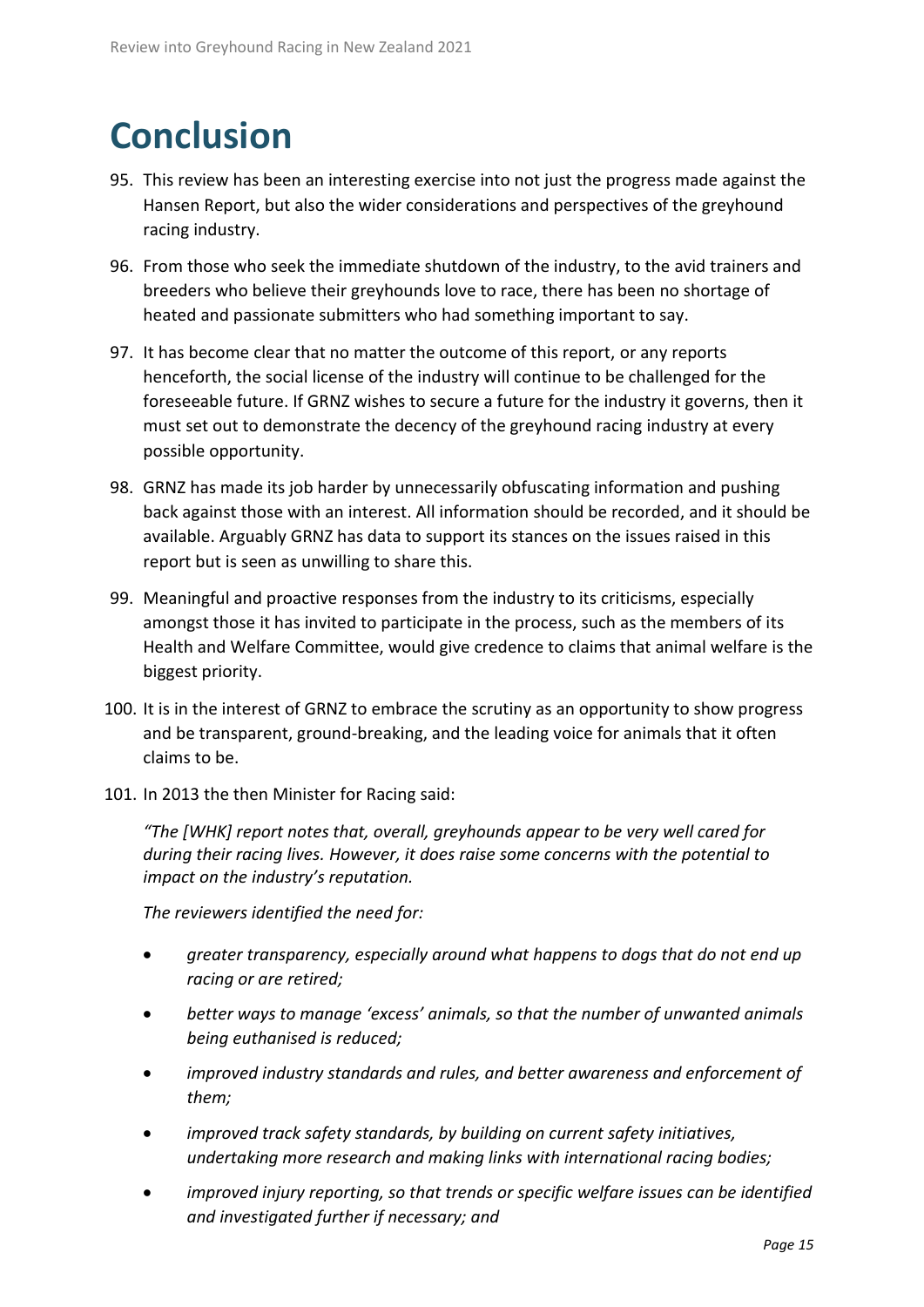• *a better industry welfare governance structure and better management of welfare activities.*

*(…)*

*I know that many of you here today own and race greyhounds and care deeply about their welfare, both on and off the track. It is important to show the public that you take these issues seriously and are making real changes.*

*There is work to be done in some key areas:*

- *greyhound population management;*
- *welfare standards;*
- *track safety standards;*
- *injury reporting; and*
- *welfare governance and management standards."*
- 102. Should the RIB consider the industry's progress in 2023, it will have been ten years and a further two reports since that Minister's comments were made. Frustratingly, while the symptoms are different, the fundamental issues within the industry remain the same.
- 103. An unrelenting focus on data recording, transparency of all activities, and animal welfare generally could see this industry continue despite vocal pressure. If these factors, for any reason, cannot be significantly improved, the industry will cease to have the social license necessary for its existence.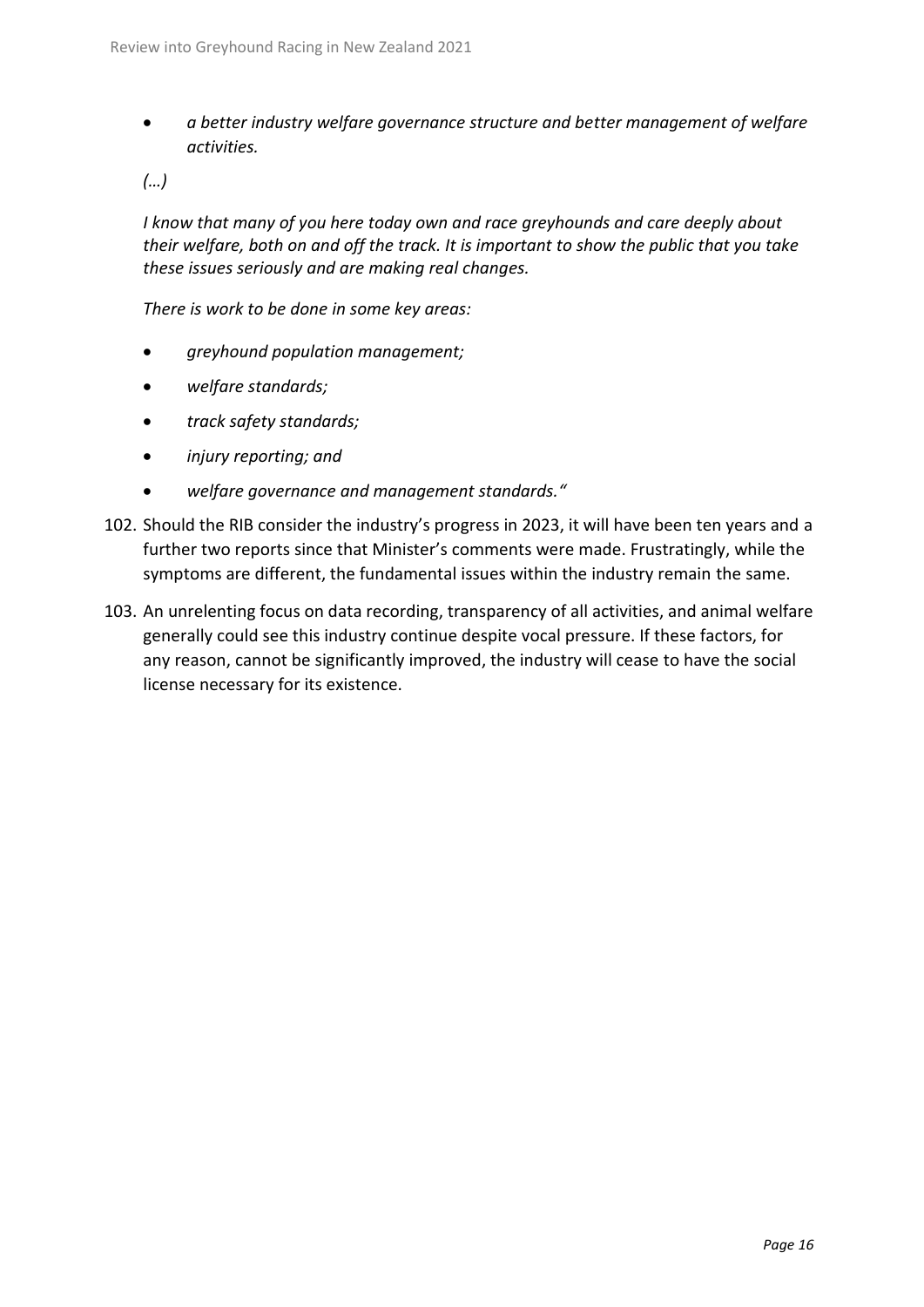# <span id="page-18-0"></span>**Acknowledgments**

I am particularly grateful to Department of Internal Affairs officials Andrew Lee and Murray Johnson for their ongoing support and advice during this review.

I also extend my thanks to the Ministry for Primary Industries for providing expert insight into the status quo of the greyhound industry.

Thank you to the many individuals and organisations who volunteered their time to meet with me or submitted to the review to share their valuable knowledge and perspectives on the state of the industry.

**Hon Sir Bruce Robertson** 

**30 July 2021**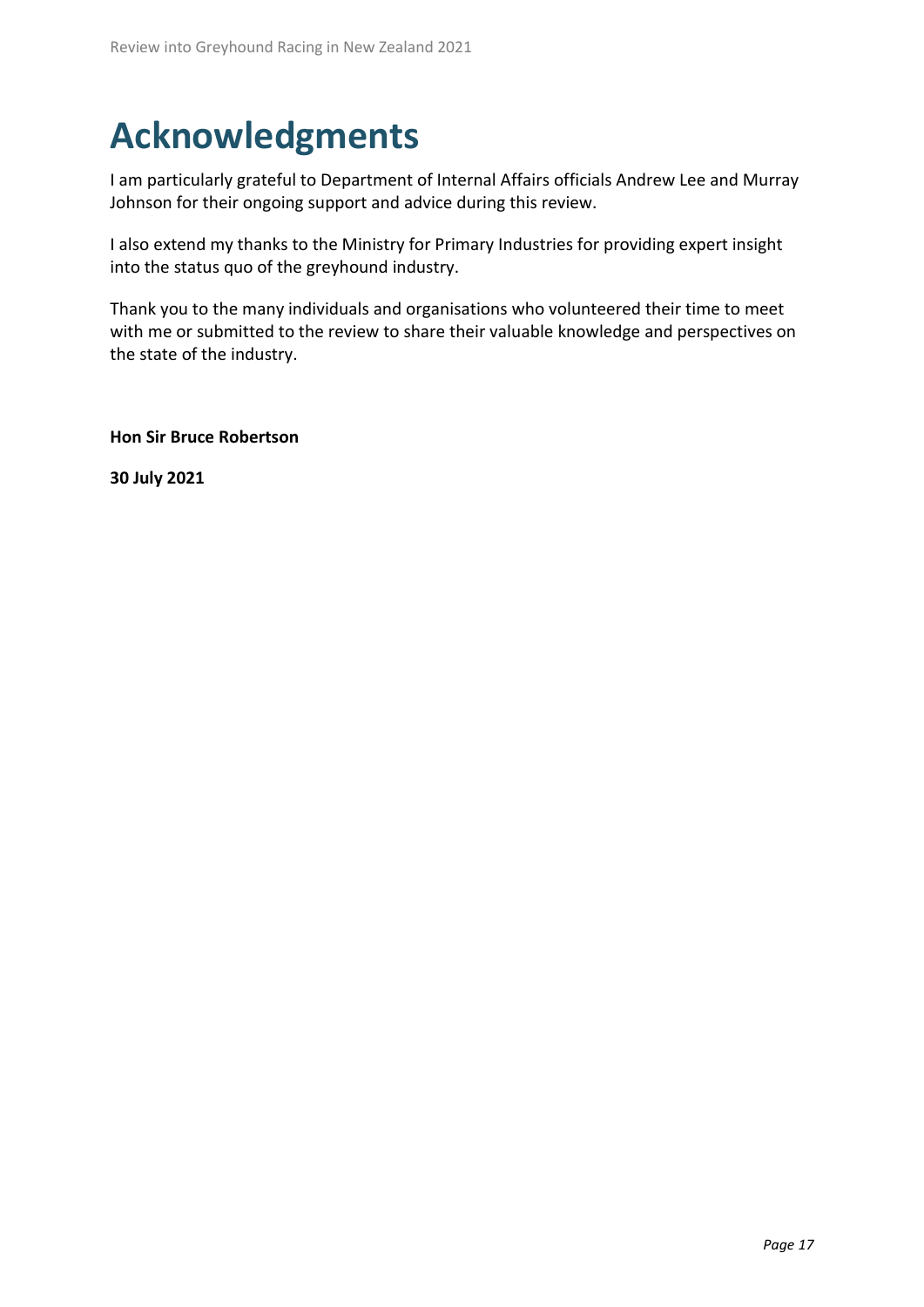# <span id="page-19-0"></span>**Appendix A: Key Submissions**

| <b>Organisation</b>                                                                | <b>Expertise</b>                 |
|------------------------------------------------------------------------------------|----------------------------------|
| Chairman of the GRNZ Health and Welfare<br>Committee                               | Animal welfare                   |
| Greyhounds as Pets                                                                 | Greyhound adoptions              |
| Grey2K USA Worldwide                                                               | Animal advocacy                  |
| <b>Greyhound Racing New Zealand</b>                                                | Racing body                      |
| Greyhound Protection League of New Zealand                                         | Greyhound adoptions and advocacy |
| Harness Racing New Zealand                                                         | Racing body                      |
| National Animal Welfare Advisory Committee                                         | Animal welfare                   |
| New Zealand Animal Law Association                                                 | Animal law                       |
| New Zealand Thoroughbred Racing                                                    | Racing governance                |
| Harness Racing New Zealand                                                         | Racing governance                |
| New Zealand Veterinary Association                                                 | Animal welfare                   |
| Nightrave Greyhounds NZ                                                            | Greyhound adoptions              |
| <b>Racing Integrity Unit</b>                                                       | Racing governance                |
| Save Animals from Exploitation                                                     | Animal advocacy                  |
| Southern Cross Greyhound Adoptions                                                 | Greyhound adoptions              |
| Royal New Zealand Society for the Protection of<br>Cruelty to Animals Incorporated | Animal welfare and advocacy      |